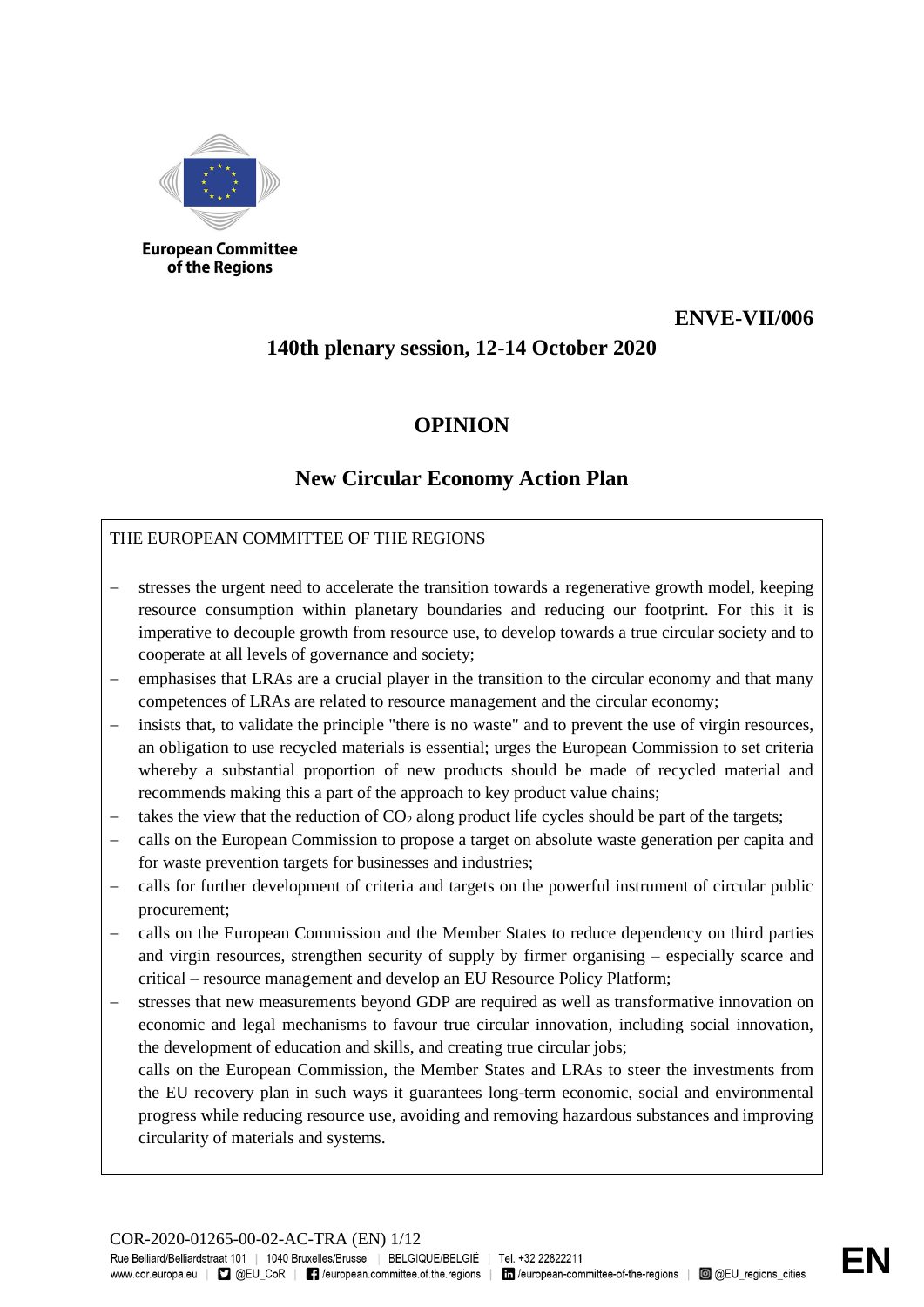## **Rapporteur**

Tjisse Stelpstra (NL/ECR), Regional minister of the Province of Drenthe

#### Reference document

Communication from the European Commission to the European Parliament, the Council, the European Economic and Social Committee and the Committee of the Regions on a New Circular Economy Action Plan for a cleaner and more competitive Europe COM(2020) 98 final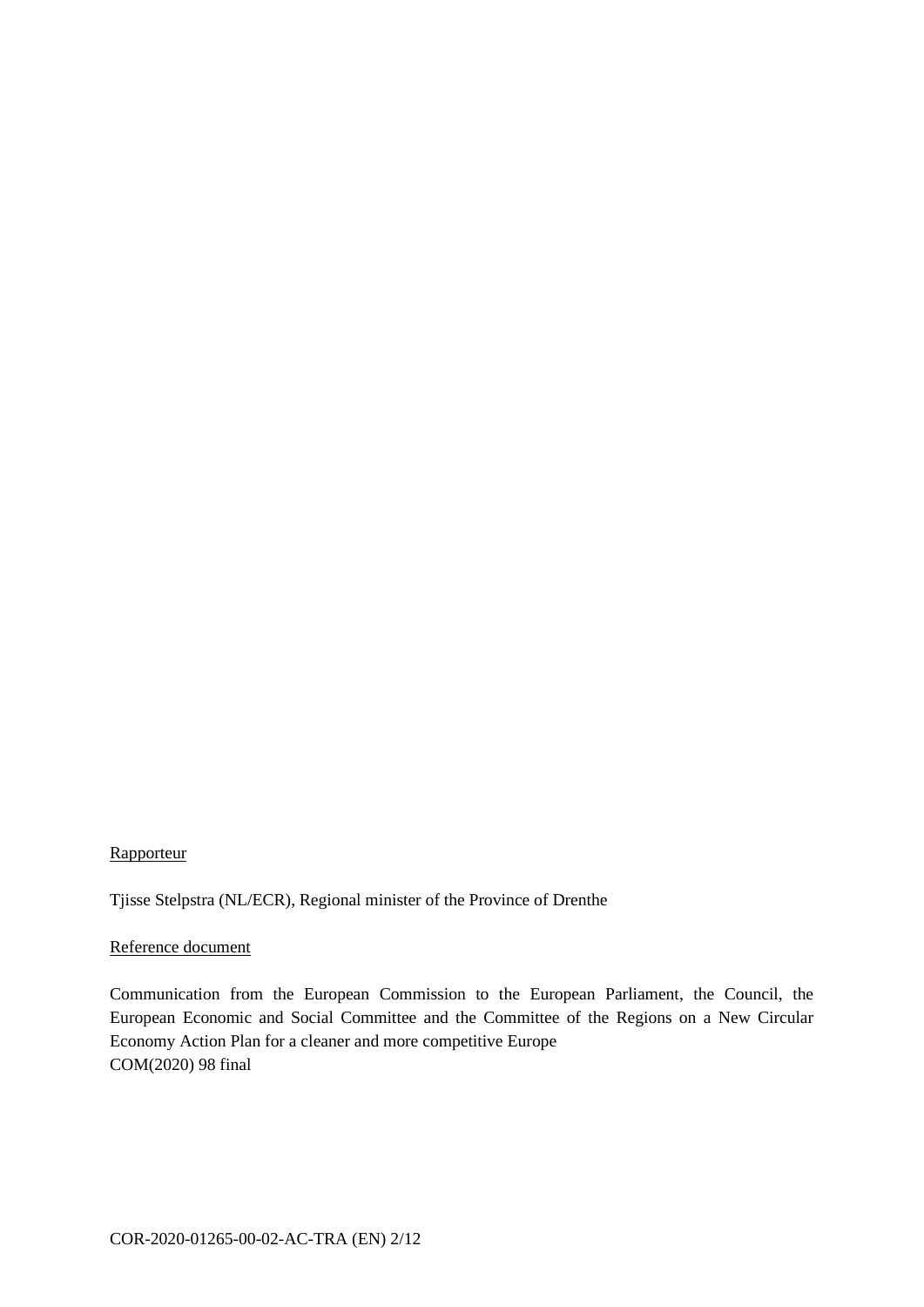## **Opinion of the European Committee of the Regions – New Circular Economy Action Plan**

## **I. POLICY RECOMMENDATIONS**

## THE EUROPEAN COMMITTEE OF THE REGIONS

## **A. General Comments**

### *On our responsibility*

- 1. expresses concern regarding the current pace of exploitation of the Earth, underlines that human behaviour is the cause of this disaster for which everyone is responsible and agrees with the NCEAP that the transition to the *carbon neutral*, circular economy will require cooperation between all stakeholders at all levels of governance and society;
- 2. stresses the urgent need to accelerate the transition towards a regenerative growth model, keeping resource consumption within planetary boundaries and reducing our footprint;
- 3. welcomes the European Commission's New Circular Economy Action Plan (NCEAP) as a strategic elaboration of the concept of the European Green Deal and as a constructive sequel to the 2015 Action Plan;
- 4. regrets the very short chapter in the NCEAP on the role of Local and Regional Authorities (LRAs) given that LRAs have an important role in the transition to the circular economy as a crucial player in initiating and scaling up much-required innovation – regions ensure that people, communities and regions adapt their daily actions in line with circular economy principles; stresses the importance of the potential of circularity for job creation as well as the need for support for the investments in new infrastructure for the actual collection, recycling and use of secondary material flows;
- 5. is impressed by the number of insightful stakeholder contributions and calls on the European Commission to use existing platforms such as the Urban Agenda Partnerships, the European Circular Economy Stakeholder Platform and local and regional government networks to enhance peer-to-peer learning and capacity building;
- 6. welcomes the Circular Cities and Regions Initiative, which will assist stakeholders with the development and implementation of territorial circular economy solutions. At the same time, however, the CoR stresses that circular activity must not be separate from other activities to protect the planet. The circular economy approach must be integrated into the climate, environmental and sustainable development activities of networks of towns and cities;
- 7. stresses that the ongoing debate about the principles of the circular economy can be an opportunity to decisively address the recurring issue of going beyond traditional GDP indicators<sup>1</sup>, i.e. including new elements other than those relating to economic performance, such

<sup>1</sup> See SEC 2010 EU.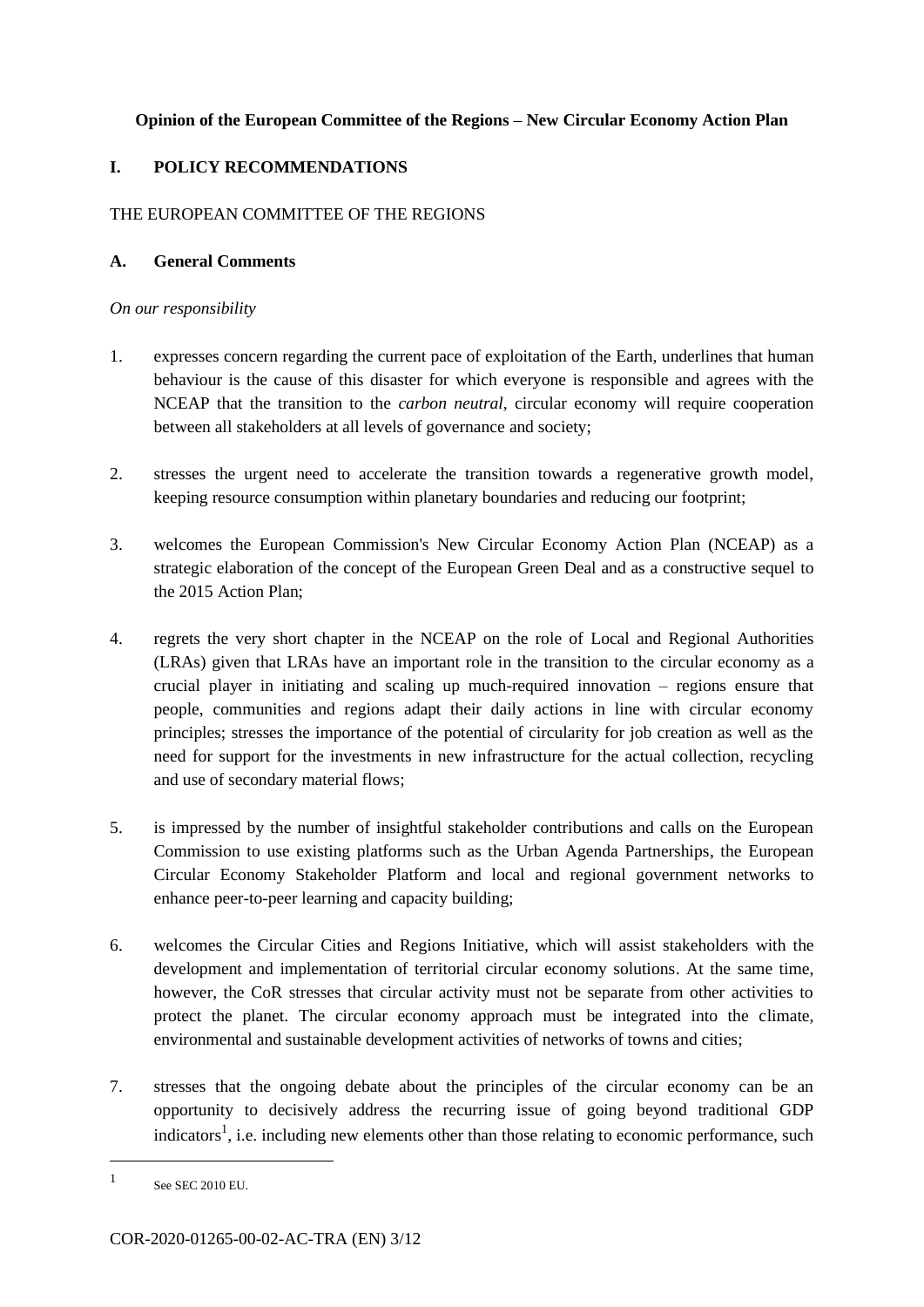as: creating solidarity-based systems for an inclusive society; living within the limits of our planet; and a fair distribution of resources;

### *On the COVID-19 context*

- 8. points out that the NCEAP was launched during the COVID-19 pandemic which has shown us how dependent we are on virgin resources and sees this crisis as a wake-up call in multiple ways;
- 9. calls on the European Commission and the Member States to reduce dependency on third parties and virgin resources and strengthen security of supply by firmer orchestrating of – especially scarce and critical – resource management and recommends a development towards an EU Resource Policy Platform;
- 10. welcomes the European Commission's focus on developing the secondary raw materials market, notably through investments in recycling;
- 11. has been impressed by the positive environmental side effects of the lockdowns (i.e. cleaner air, less water pollution, less harmful emissions). The resilience, creativity and innovativeness shown since the beginning of the crisis by citizens, public actors, businesses and economic actors should be used to support a profound ecological transformation of production processes and avoid a "catching-up" effect in terms of environmental degradation after the crisis;
- 12. calls on the European Commission, the Member States and LRAs to steer the investments from the EU recovery plan in such a way as to guarantee long-term economic, social and environmental progress while reducing resource use, avoiding and removing hazardous substances and improving circularity of materials and systems. The Next Generation EU Instrument must contribute to this goal through the provision of the necessary funding and should be accompanied by own resources that do not put any EU Member State in a disadvantaged position vis-à-vis other countries;

## *On climate ambition, the Green Deal and SDGs*

- 13. calls on the European Commission, the Member States and the LRAs to ensure a timely implementation of the European Green Deal, ensuring that it serves as solid basis to relaunch the EU economy in a way compatible with meeting EU's energy, climate and environmental objectives;
- 14. insists on the key role of circular economy principles in reaching Sustainable Developments Goals, particularly SDG 12 on "Responsible production and consumption"; believes that applying circular economy principles will help transform broad objectives into action and the tangible transformation of society;
- 15. emphasises that the transition to the circular economy will strongly support the EU's climate change mitigation efforts and calls on the European Commission to establish further links between all Green Deal plans to provide the much-needed overall perspective and synergise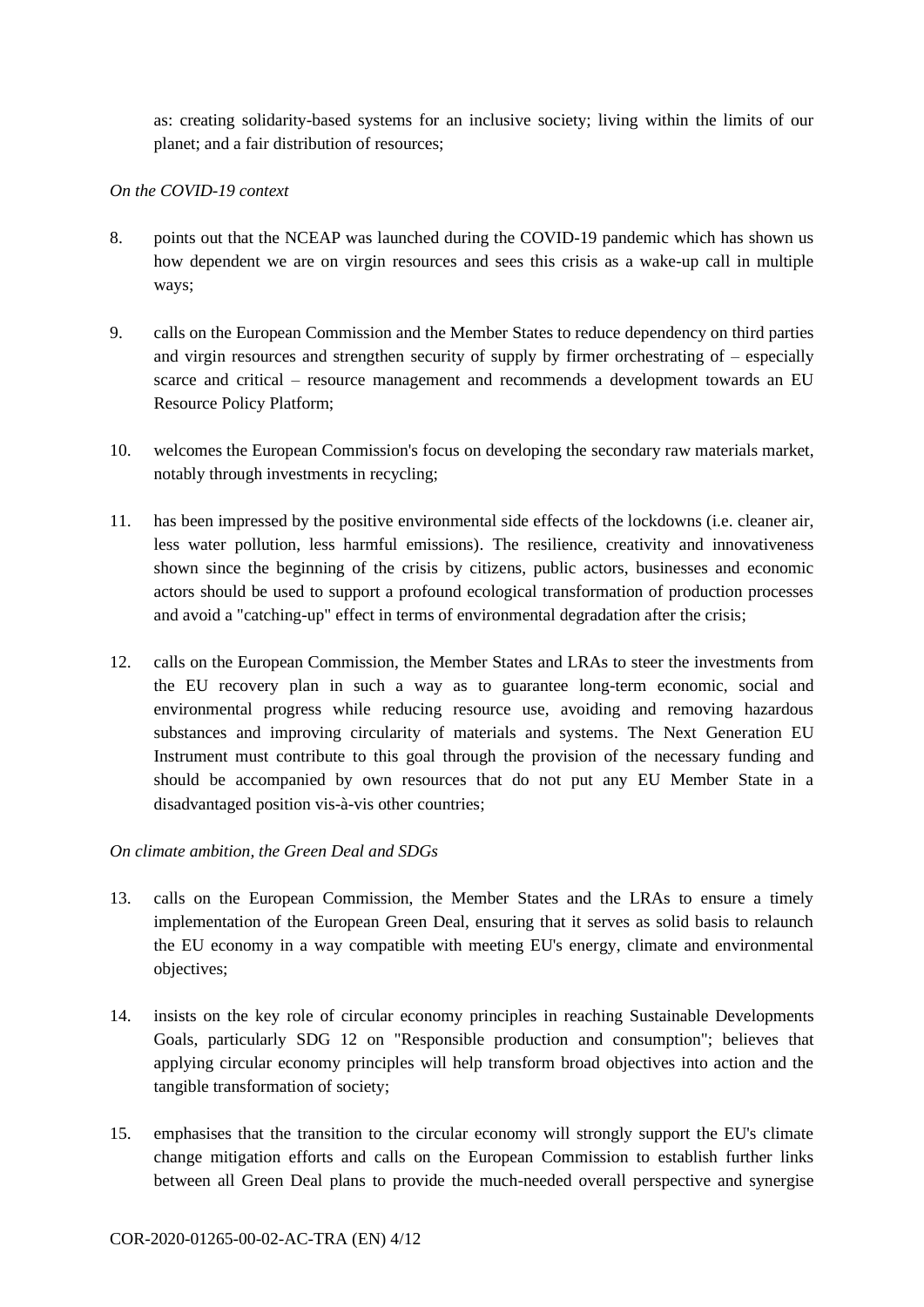cross-overs through research and indicators and within the policy-making process, for instance in the Climate Law; stresses that it is equally important to couple circular economy policies with those targeting other environmental issues, such as the protection of biodiversity, or air and water quality; Applying the principles of the circular economy will have to become a common starting point in all sectors, such as the agricultural and food sector ranging from agricultural and food sector to construction to high end technical solutions etc.;

16. refers to cross section dependencies between circularity and climate protection. The integrated circular economy approach including design principles and take back systems can bring a significant contribution to directly mitigate GHG emissions;

#### *On targets and monitoring*

- 17. emphasises that to comply with planetary boundaries, it is imperative to decouple growth and resource use and regrets that the NCEAP does not include a total resource use reduction target. Previous measures at EU level have proven to be insufficient to reduce Europe's overall consumption of natural resources and raw materials. There is a case for devising alternative indicators to GDP as the basis for measuring development, indicators that are more consonant with the principles of a circular economy;
- 18. takes the view that the reduction of  $CO<sub>2</sub>$  along product life cycles should be part of the targets as this provides insight into investment and estimated results and therefore supports prioritising actions;
- 19. points out that tangible measures lead to tangible results and calls on the European Commission to accompany every key action with an estimated result and an ambitious timescale;
- 20. highlights that target setting needs to be ambitious and progressive to foster innovation; therefore, a system is needed in which every five years the best available solution or best practice of that moment sets the target for the following five years;
- 21. emphasises the need to develop and implement indicators at local and regional level in order to evaluate progress and challenges to overcome and help LRAs implement circular economy strategies;

## *On the economic system*

- 22. concludes that it is fair that the costs for pollution, waste and emissions will be included in the pricing of non-circular products, which makes sustainable production comparable and competitive with non-circular ways of production;
- 23. points out that legal and economic mechanisms designed to facilitate activities that promote circularity and stop those that hamper circularity are helpful instruments, and urges the Commission to develop best practices for how Member States can move towards circularity and find joint cross-border solutions. Takes the view that decreasing taxes on activities that promote circularity and increasing taxes on those that hamper circularity is a helpful instrument and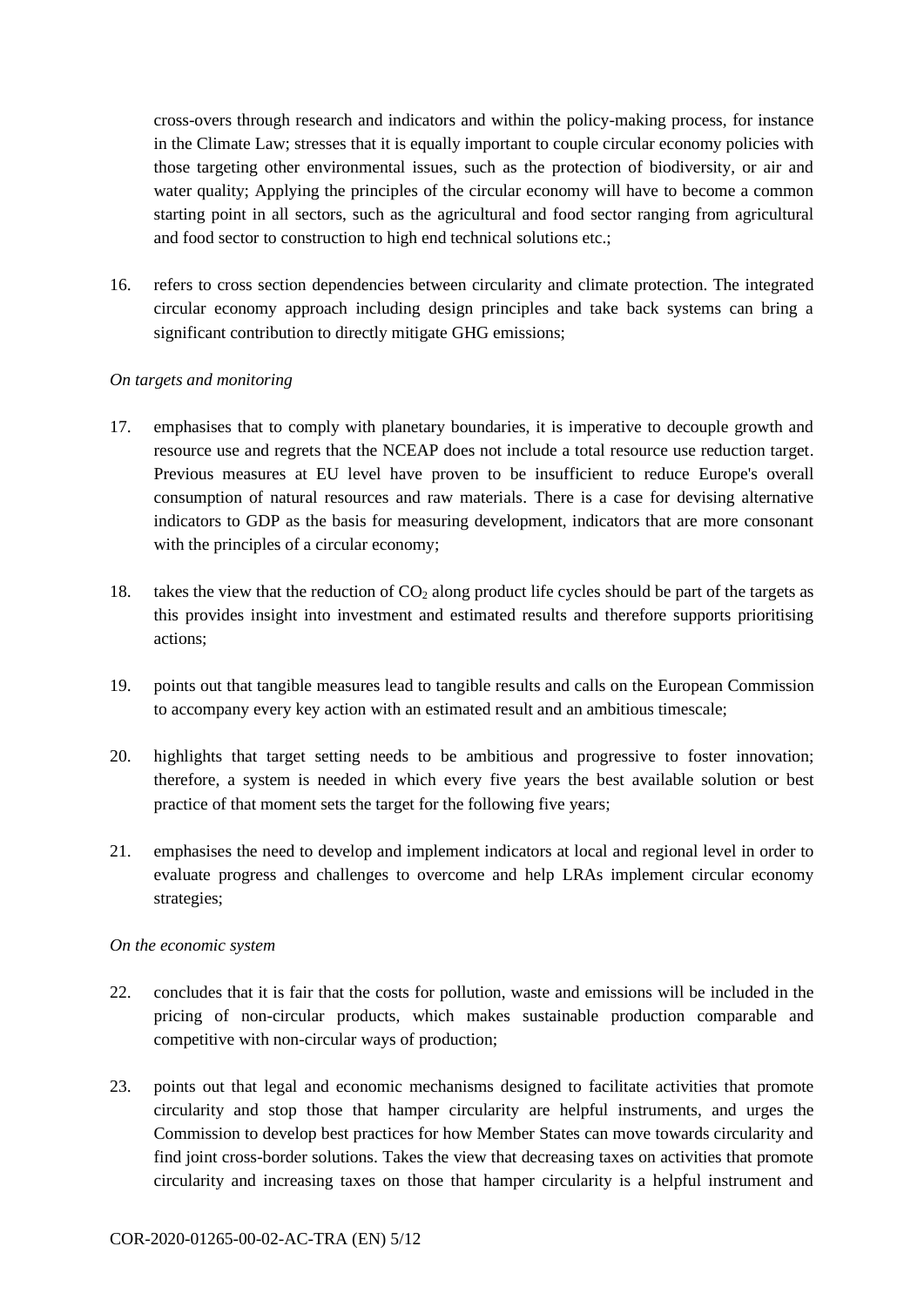welcomes the acknowledgement that Value Added Tax (VAT) is an effective instrument to address this. Future work in this area should take account of the consensus regarding the distribution of responsibilities linked to tax policy;

24. against this background regrets that the unanimity prevailing in the field of taxation restricts a greater flexibility for Member States in the use of VAT/tax rates, in order to support a real transformation of production and consumption patterns (beyond mere repair activities);

### **B. Local and regional authorities**

#### *On competences*

- 25. emphasises that many competences of LRAs are related to resource management and the circular economy; therefore, LRAs have multiple opportunities to empower the shift to the circular economy; at the same time this shift requires a lot of know-how and financial investments. Hence, the Next Generation EU Instrument and other funds must contribute to this goal through the provision of the necessary funding;
- 26. points out that use of water, which is one of the most important resources, in households and industry leads to large amounts of waste water, and more water should therefore be reused in places where this is appropriate. Waste water also contains many valuable nutrients which can be recovered; therefore, states that in addition to research, innovation and funding, clear targets for nutrient recovery are needed;
- 27. highlights that the knowledge and interests of LRAs must be taken into account when setting targets for waste, especially if waste collection and waste sorting become more specialised;
- 28. calls on the European Commission to develop an innovative strategy to come up with a range of waste collection practices; regions and cities should cooperate here, rather than prioritising the top-down harmonisation of separate waste collection systems;
- 29. considers that public-private partnerships are essential in scaling up the circular economy to include mainstream economic players and that LRAs are the rightful gateway to PPPs; calls on the European Commission to stimulate such cooperation in its programmes;
- 30. emphasises that local and regional guidance and promotion of best practices help to accelerate the shift towards the circular economy, for instance on spatial planning and on construction and building;
- 31. calls on the European Commission to start a programme which brings together accurate information on material flows at local, regional, national and European level. This enables stakeholders to learn about the situation and activities elsewhere. The programme must be a transparent digital system and should analyse the situation at regional, national and European level. In addition, the programme should offer resources to develop such activities at all levels;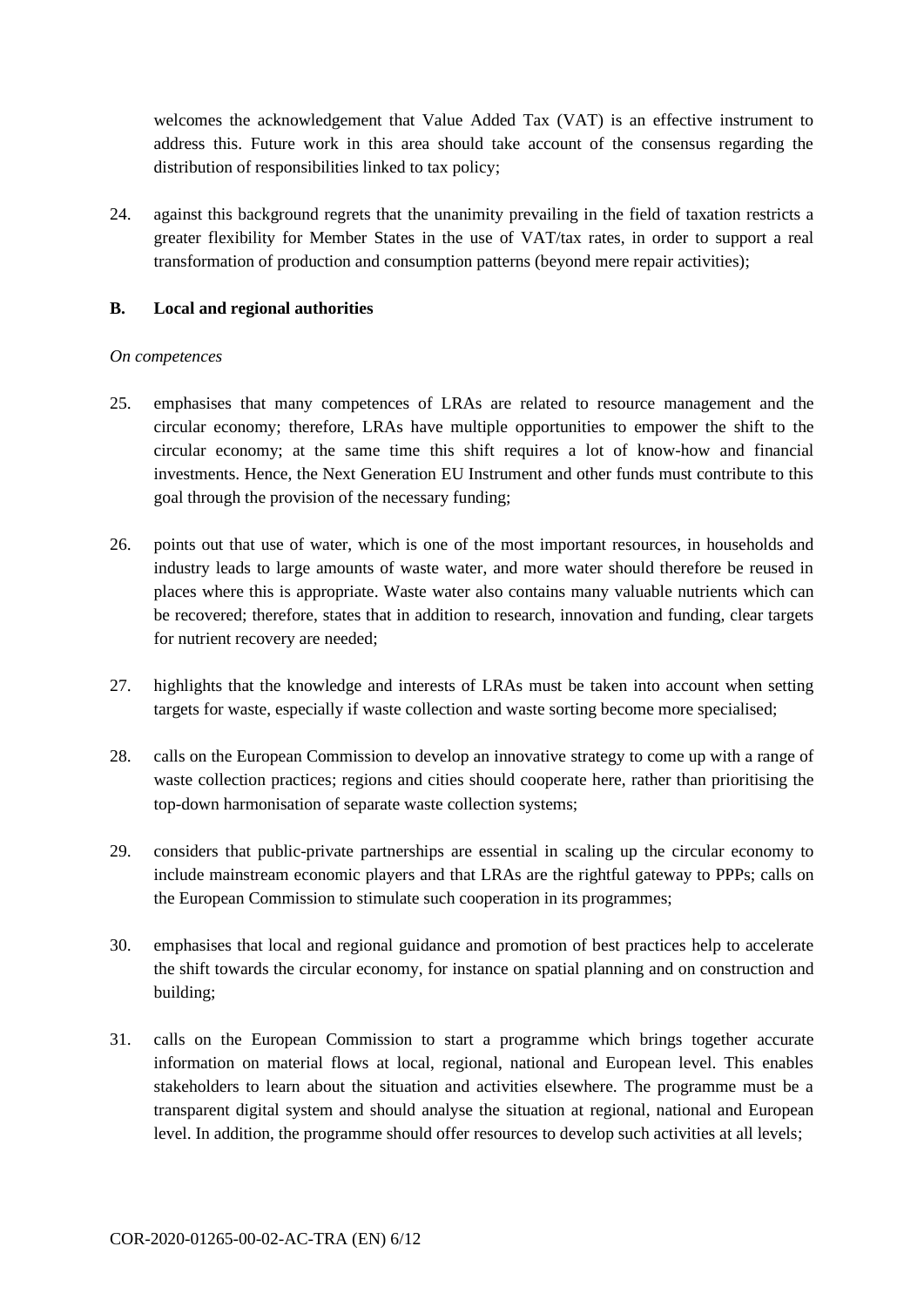32. underlines that information on regional activities in innovation, existing capacities (infrastructure, expertise) and circular economy potential is crucial and regrets that these data are often scattered and fragmented, limiting their usefulness for regions; therefore encourages the European Commission to undertake a true evidence collection exercise taking into consideration the local and regional perspective on the EU strategy for industry;

## *On public procurement*

- 33. stresses that public procurement is a powerful instrument through which LRAs can set standards and drive the market towards more sustainable products and services but emphasises that the complexity of the rules often encourages risk aversion by regional and local authorities; this makes it possible to guide purchases on the basis of Total Cost of Ownership (all life-cycle costs are covered, including social and environmental costs), with a potentially positive impact for the region;
- 34. calls for further development of green public procurement criteria and targets based on a review of the minimum environmental criteria (MECs) contained in the current EU public procurement directives<sup>2</sup>; recommends developing a set of positive innovation targets and calls on the European Commission to stretch these to become truly circular public procurement; reliable and transparent EU certificates and labels play an important role, particularly for environmental sustainability, with a view to providing legal certainty and reducing the burden of public procurement in municipalities and regions. In the case of public procurement, producers should be able to report on what has been done to prioritise the use of secondary raw materials in the manufacture of products and, where secondary raw materials could not be used to manufacture new products, to explain why not. In this regard, appropriate guidelines are helpful for verifying the recycled and/or recovered and/or by-product content in products subject to minimum environmental criteria. Transparent assessment systems and knowledge development among contractors will be necessary for this;

## **C. Resources and waste**

## *On waste and the principle "there is no waste"*

- 35. states that many crucial resources labelled "waste" are available in Europe and emphasises that on the way to a true circular economy, a shift towards a zero-waste mindset is needed; underlines the importance to register raw materials to keep these available for reuse and give them an identity
- 36. sees it as an important principle that in the circular economy all materials will be designed in such a way that they become either nutrients for the biosphere or new materials for the next cycle of use;

<sup>2</sup> Directives 2014/23/EU, 2014/24/EU, 2014/25/EU.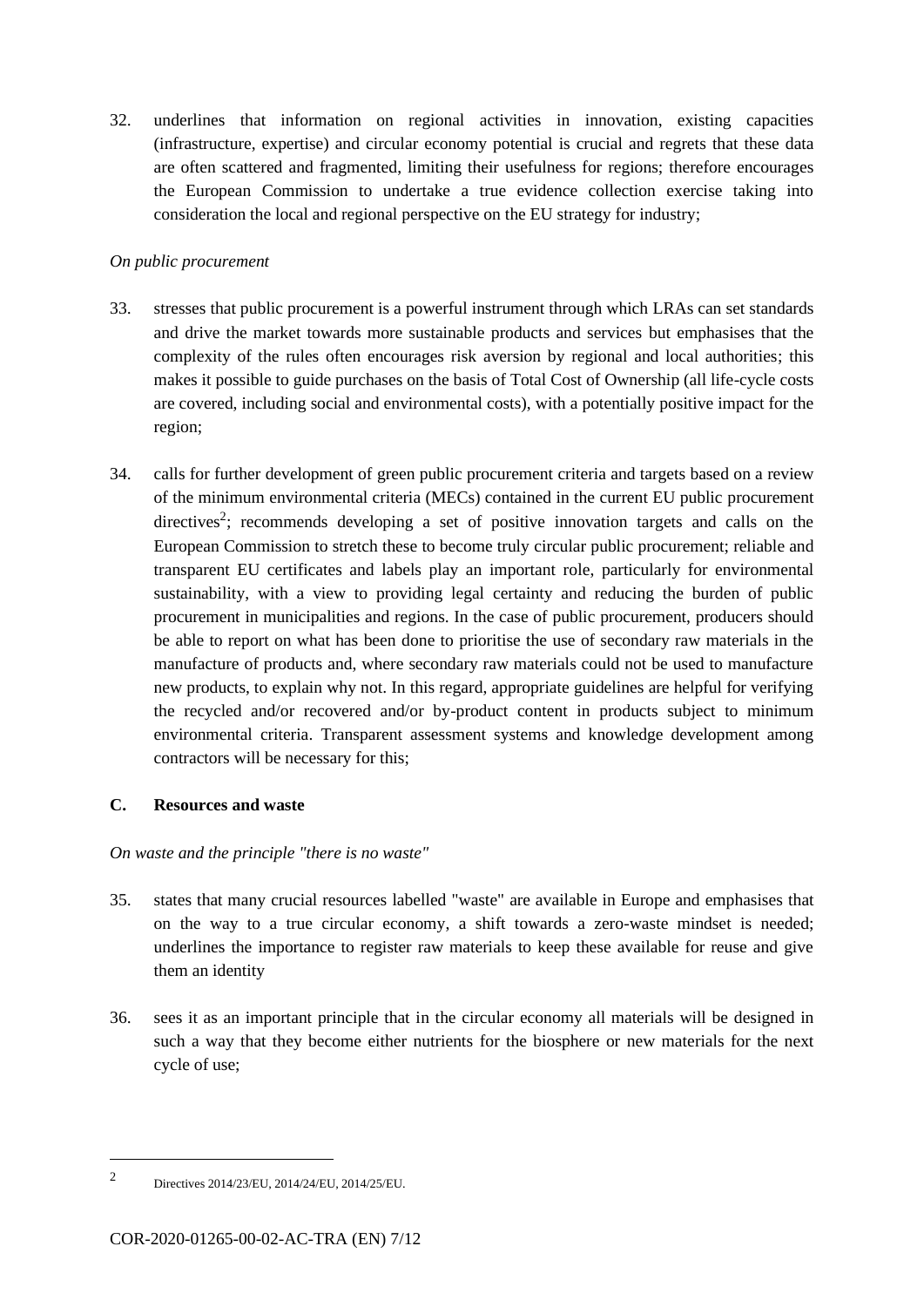- 37. underlines the European Commission's proposal to modernise EU laws on waste and the supporting funds. A key point where this modernisation has to be speeded up is to create a new, quicker and easier legal framework for end-of-waste and by-product criteria;
- 38. calls on the European Commission to propose a target on absolute waste generation per capita and for waste prevention targets for businesses and industries; emphasises in this regard the importance (and impact) of the announced policy framework for packaging as well as the announced framework for compostable plastics;
- 39. emphasises that in the transition phase "from waste to materials", cross-border agreements can be crucial to avoid short-term solutions with negative environmental effects;
- 40. takes the view that where regions or cities have to catch up, abandoning the use of landfills, they should as starting point build upon each other's infrastructure at European level to handle waste in the transition phase (for instance, use existing waste incinerators instead of building new ones) and stresses that funding and coordination for this transition are needed. Efficient energy recovery, with the retrieval of metals and salts, should be encouraged for waste that cannot be recycled due to contamination, material fatigue or the difficulty of separating complex materials;
- 41. draws attention to the fact that waste management in the outermost regions is particularly problematic due to the limitations of the existing waste treatment infrastructure and the lack of economies of scale for the collection, processing and recycling of waste. Accelerating the transition to a circular economy (in Europe) should therefore show a directly measurable effect here. The current state of the management and treatment of waste in these regions can be used as a practical test with respect to acceleration. Furthermore, it can assist in the evaluation of existing instruments as well as in the deployment of new ones;
- 42. insists that to validate the principle "there is no waste" and prevent the use of virgin resources, an obligation to use recycled materials is essential; urges the European Commission to set criteria whereby a substantial proportion of new products should be made of recycled material and recommends making this a part of the approach to key product value chains;

## *On preventing costs, safe materials and Extended Producer Responsibility*

- 43. regrets that LRAs often have to handle the negative effects of products which have reached end of use without a producer being responsible for taking them back, as (parts of) these products often pollute soil or air and LRAs end up bearing the costs of removing them;
- 44. underlines that preventing or addressing these costs directly at producer level is paramount and therefore welcomes the NCEAP's sustainable product policy framework;
- 45. stresses that producers have an important role to play in moving towards a circular economy. They must develop products with as small a planetary footprint as possible, and as far as possible avoid using virgin fossil materials as raw materials in their production processes. At the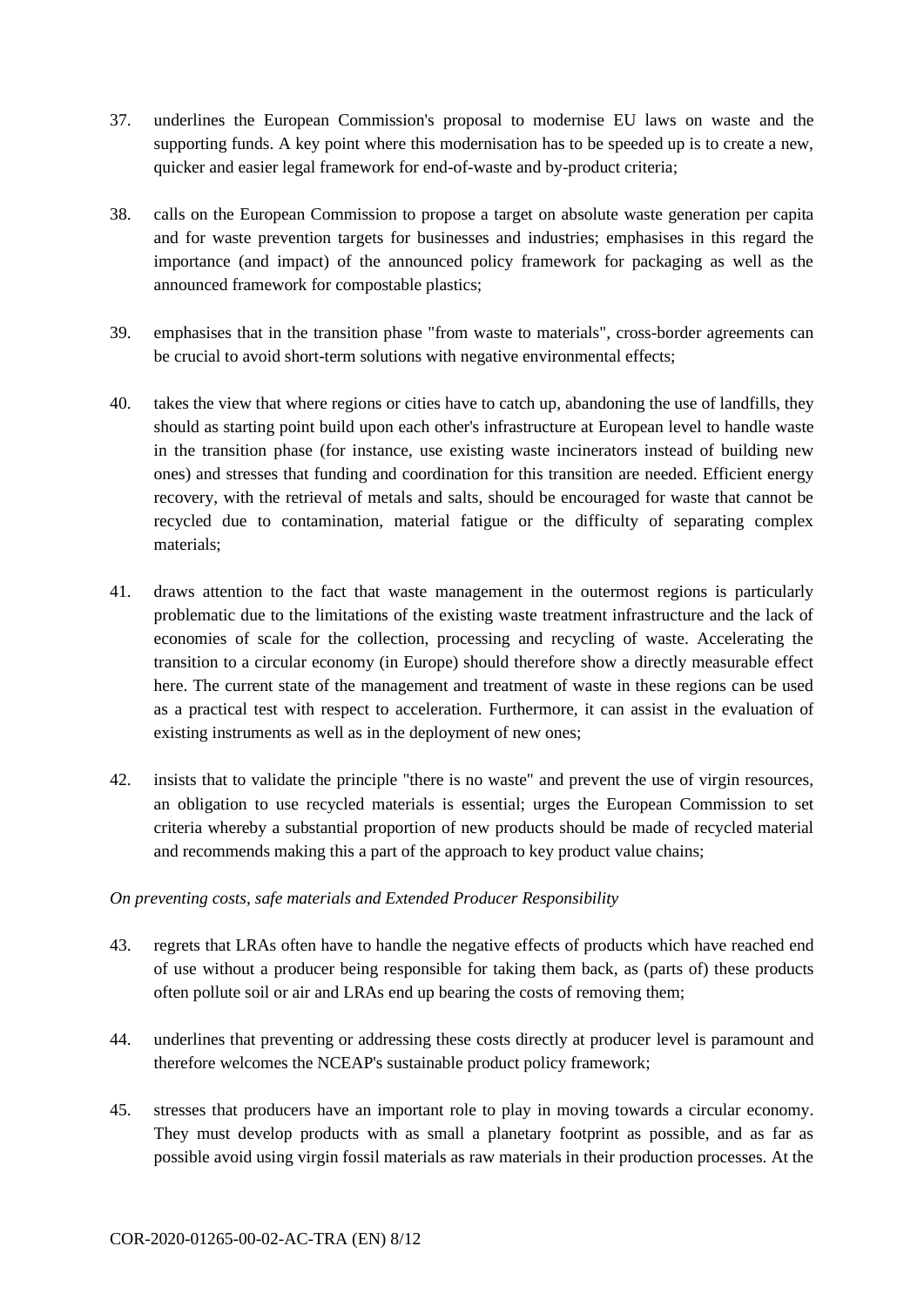same time, authorities also have responsibilities in terms of promotion, conditionality and regulation;

- 46. highlights that soil pollution is a growing concern in the EU; welcomes, therefore, the Commission's proposal to promote initiatives to reduce soil sealing, to rehabilitate abandoned or contaminated brownfield sites and to increase the safe, sustainable and circular use of excavated earth. Calls on the Commission to include compulsory diagnosis and tracking of excavated earth in this initiative;
- 47. welcomes the European Commission initiative to shift to "safe-by-design chemicals", because preventing or controlling the use of toxic materials is the easiest way to avoid such chemicals getting loose and avoids considerable costs for LRAs incurred by cleaning or regulating the transfer of polluted soil (for instance with PFAS); and notes that the control on toxic materials is not enough; rather complete transparency of components is needed in order to recycle or upcycle materials in an appropriate way;
- 48. calls for measures to promote the importance and implementation of Extended Producer Responsibility, while taking account of the various components of the circular economy. For example, the fragmentation of waste responsibilities undermines the development of waste management as a whole. The objective is to ensure business cases, in which producers also look into "safe-and-circular-by-design" consequences;
- 49. requests that not all producers set up their own "return logistics" as this might create an enormous logistics footprint; therefore, smart material/component specifications need to be defined, as well as clever reversed logistics strategies;
- 50. calls for the NCEAP to take the particular problem of marine litter into account. Given the cross-border nature of such waste, cooperation should be fostered between the governments of all marine regions in order to guarantee the sustainability of common resources, and to encourage regional and international cooperation in finding common solutions;

## **D. Making the circular economy work**

#### *On awareness and action*

51. emphasises that the circular economy requires a new way of consuming and that awareness building is essential; LRAs are close to the people and so play an important role in bringing about the mindshift to another normal; therefore, calls on the European Commission to support projects at local and regional level which lead to tangible results;

## *On skills and education*

52. stresses that in order to raise awareness, education is important both from "kindergarten to university" and of course on the job; therefore, cohesion policy funds should provide support for including the circular way of living in the curriculum of every kind of education, including the means of digital education, as well;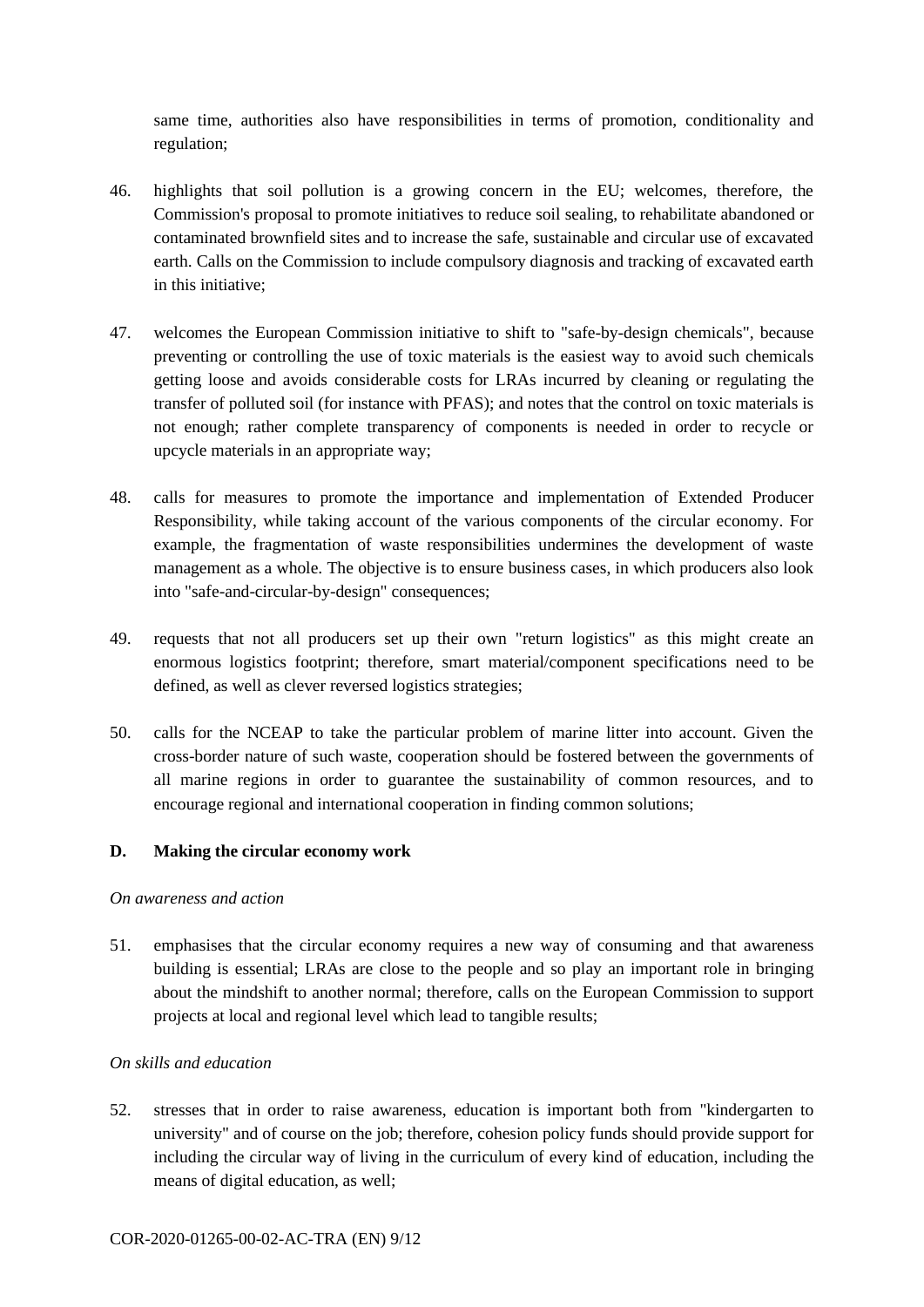- 53. stresses that for well-educated purchasing decisions, consumers need transparent information about the percentage of recycled material in products;
- 54. underlines what the NCEAP has to say about support for skills and job creation but flags the risk that in the short term, jobs in the circular economy are relatively unskilled and in the mid to long term will be automated and lost to robotisation. On the other hand, there are opportunities for highly skilled jobs and therefore the updating of the Skills agenda should give proper consideration to both of these aspects;
- 55. recommends that regions which make a quick transfer to relatively unskilled employment (partly due to low labour costs) should be the first to benefit from support for education and capacity building so as to speed up the transfer to higher skilled jobs; this will foster technical and social innovation and support LRAs towards a versatile and resilient economy; Furthermore, updating of the Skills agenda should put also emphasis on regional differences - in particular on less developed regions - when it comes to the development of educational and skills strategies and programmes for upskilling and reskilling of labour force;
- 56. as CE requires integral, cross-sectoral and long-term thinking and acting, local and regional authorities are encouraged to manage their administrative and adapt organisational structures to support the promotion of the circular economy for instance to create new function profiles for government, such as the managers of smart cities and of the circular economy;
- 57. calls for the European Commission to launch support direct funding programmes for LRAs and SMEs in their efforts to tackle the transition to a circular economy in the means of education, reskilling and upskilling of labour force, as well as in investments and building resilience;
- 58. notes that further research and regulation on sustainable and recyclable material is needed. Especially if recycling does not mean downcycling to lower value products, the requirements for material separation and reuse become more ambitious in order to allow materials to be used in as many cycles as possible. Therefore the "cradle to cradle" approach gives a hint on how this principle of recycling before downcycling can be realised and depends on thorough product design;

## *On a circular society*

- 59. insists that circular economy objectives be mainstreamed as a mandatory area in post-2020 cohesion policy and its corresponding fund, as this is necessary to provide the required impetus for promoting the transition to the circular economy starting at local and regional levels;
- 60. agrees with and underlines the conclusion of the NCEAP that the transition to the circular economy will be systemic, deep and transformative; the re-industrialisation of Europe must be based on the circular economy, pushing and promoting it through a real application of its principles and tools;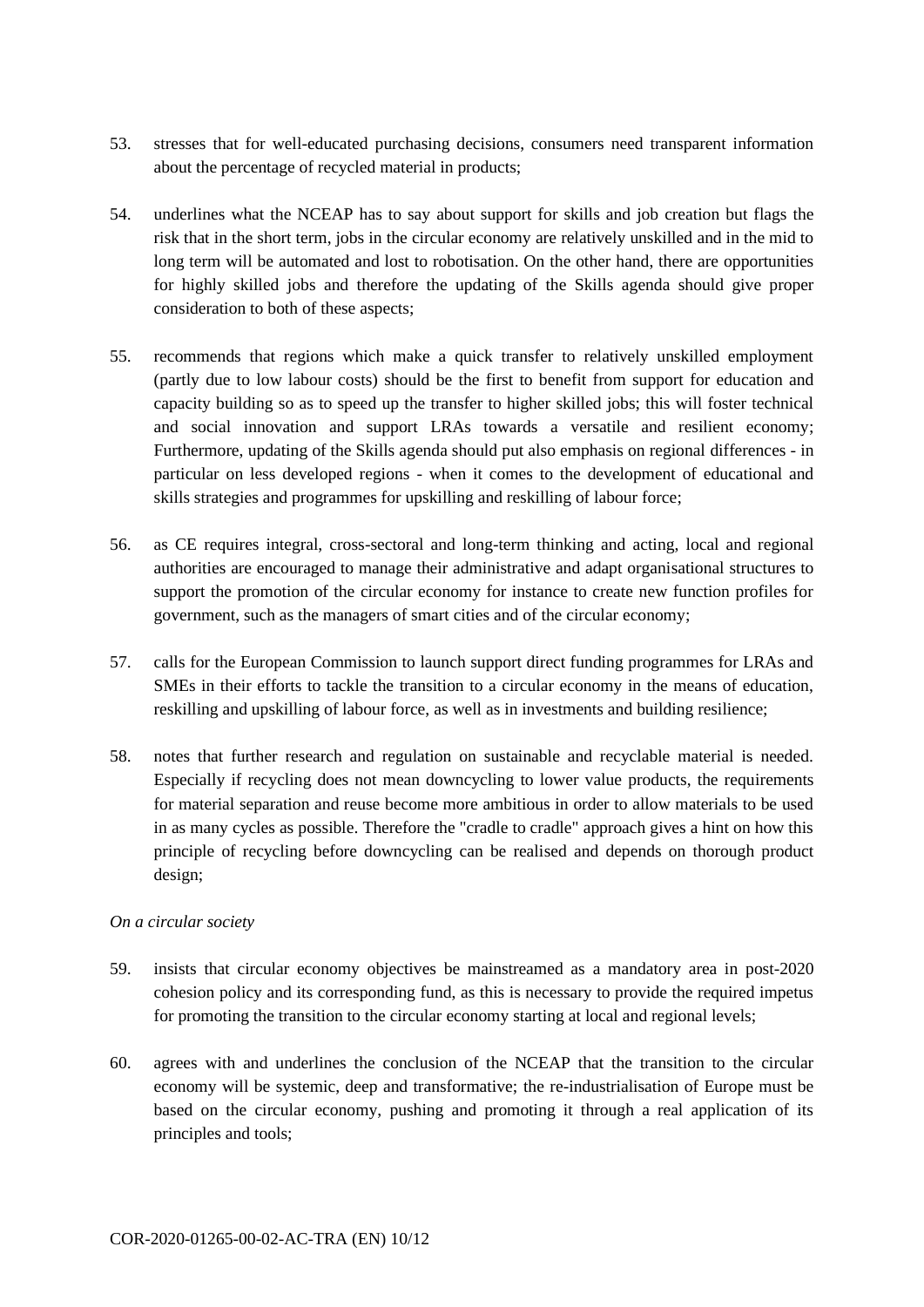- 61. emphasises that the transition has to be fair because it is not just about the economy but predominantly about society, to which local and regional representatives are close; therefore, concludes that regions and cities are the most relevant "level of scale" in the path towards achieving a circular society;
- 62. makes the final point that as well as setting up a platform and legal framework for the circular economy within the Union, the Commission should also lay down strict import and export requirements so that the principles of the circular economy also have an effect beyond the EU's borders.

Brussels, 13 October 2020

The president of the European Committee of the Regions

Apostolos Tzitzikostas

The secretary-general of the European Committee of the Regions

Petr Blížkovský